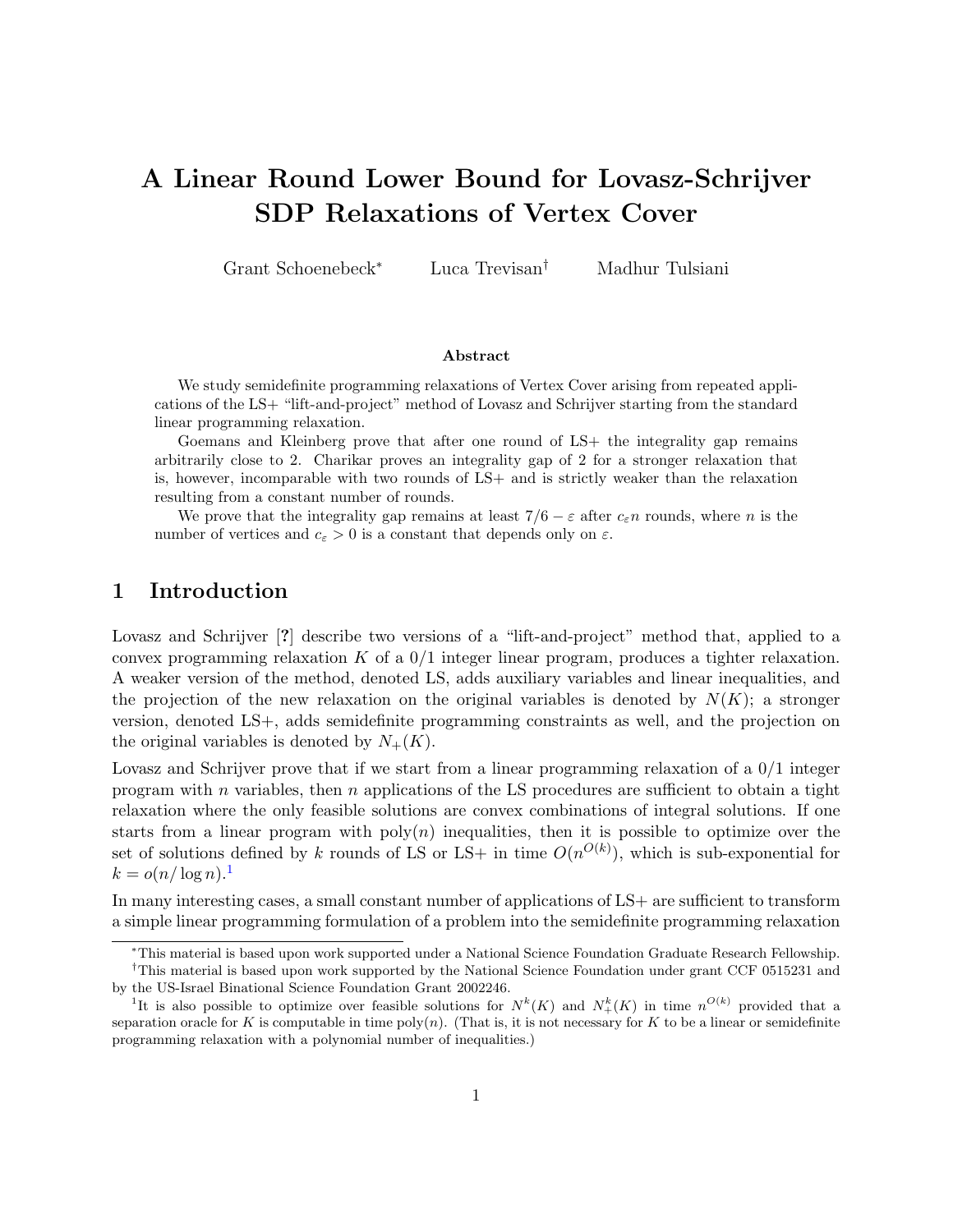that yields the best known polynomial-time computable approximation. For example, one round of LS+ starting from the trivial linear programming relaxation of the independent set problem gives the Lovasz Theta functions; one round of LS+ starting from a trivial linear programming relaxation of the max cut problem gives the Goemans-Williamson relaxation; and the ARV relaxation of the sparsest cut problem is no stronger than three rounds of LS+ applied to the standard linear programming relaxation of sparsest cut. (See the discussion in [?].)

Integrality gap results for LS+ are thus very strong unconditional negative results, as they apply to a "model of computation" that includes the best known algorithms for several problems.

Arora, Bollobas, Lovasz, and Tourlakis [?, ?, ?] prove LS round lower bounds for Vertex Cover. They show that even after  $\Omega_{\varepsilon}(\log n)$  rounds the integrality gap is at least  $2-\varepsilon$ , and that even after  $\Omega_{\varepsilon}((\log n)^2)$  rounds the integrality gap is at least  $1.5 - \varepsilon$ .

Buresh-Oppenheim, Galesy, Hoory, Magen and Pitassi [?], and Alekhnovich, Arora, Tourlakis [?] prove  $\Omega(n)$  LS+ round lower bounds for proving the unsatisfiablity of random instances of 3SAT (and, in general, kSAT with  $k \geq 3$ ) and  $\Omega_{\epsilon}(n)$  round lower bounds for achieving approximation factors better than  $7/8 - \varepsilon$  for Max 3SAT, better than  $(1 - \varepsilon) \ln n$  for Set Cover, and better than  $k-1-\varepsilon$  for Hypergraph Vertex Cover in k-uniform hypergraphs. They leave open the question of proving LS+ round lower bounds for approximating the Vertex Cover problem.

The standard reduction from Max 3SAT to Vertex Cover shows that if one is able to approximate Vertex Cover within a factor better than 17/16 then one can approximate Max 3SAT within a factor better than 7/8. This fact, and the  $7/8 - \varepsilon$  integrality gap for Max 3SAT of [?], however do not suffice to derive an integrality gap result for Vertex Cover. The reason is that reducing an instance of Max 3SAT to a graph, and then applying a Vertex Cover relaxation to the graph, defines a semidefinite program that is possibly tighter than the one obtained by a direct relaxation of the Max 3SAT problem.

Feige and Ofek [?] are able to analyse the value of the Lovasz Theta function of the graph obtained by taking a random 3SAT instance and then reducing it to an instance of Independent Set (or, equivalently, of Vertex Cover). Their result immediately implies a  $17/16 - \varepsilon$  integrality gap for one round of LS+, and the way in which they prove their result implies also the stronger  $7/6 - \varepsilon$ bound. For one round of LS+ (or, equivalently, for the function defined as number of vertices minus the Theta function) Goemans and Kleinberg [?] had earlier proved a  $2-o(1)$  integrality gap result by using a different family of graphs. Charikar [?] proves a  $2 - o(1)$  integrality gap result for a semidefinite programming relaxation of Vertex Cover that includes additional inequalities. Charikar's relaxation is no tighter than 3 rounds of LS+, and is incomparable with the relaxation obtained after two rounds.

It was compatible with previous results that after a constant number of rounds of LS+ or after poly log n rounds of LS the integrality gap for Vertex Cover could become  $1 + o(1)$ .

#### Our Result

We prove that after  $\Omega_{\varepsilon}(n)$  rounds of LS+ the integrality gap remains at least  $7/6 - \varepsilon$ . (For a stronger reason, the lower bound applies to LS as well.)

We combine ideas from the work of Alekhnovich, Arora and Tourlakis [?] and Feige and Ofek [?]. As in [?], we study the instance obtained by starting from a random instance of 3XOR and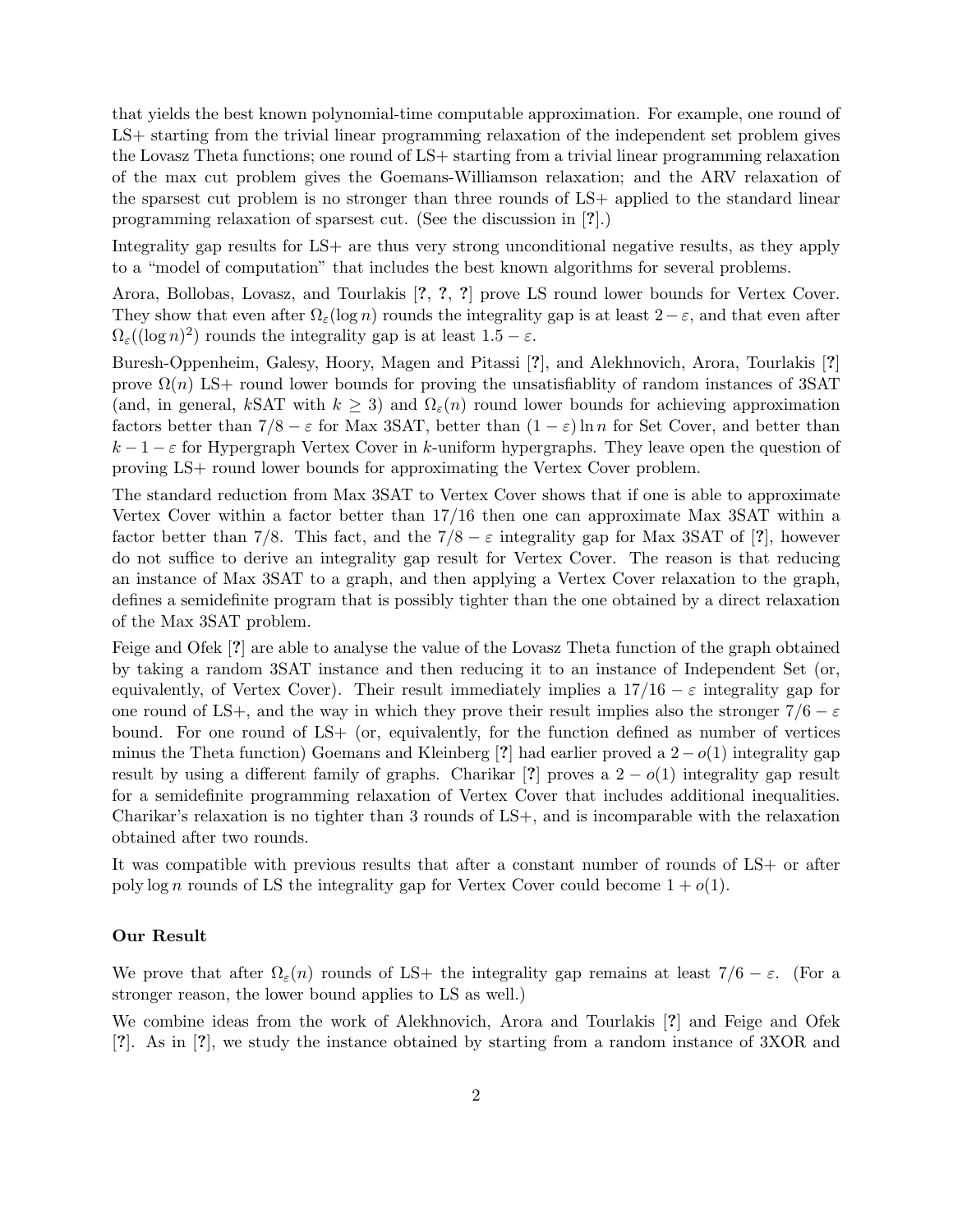then reducing it to the independent set problem; we also define our semidefinite programming solutions in a way that is similar to [?] (with the difference that we need to define such solutions inside an inductive argument, while only one solution is needed in  $[?]$ ). As in  $[?]$ , we maintain an expansion property as an invariant in our inductive argument, and we employ an "expansion correction procedure" to make sure that the invariant is maintained. Our way of realizing the expansion correction is new.

## 2 The Lovasz-Schrijver Method

## 2.1 Definitions

Let  $R \subseteq [0,1]^N$  be a convex relaxation of a  $0/1$  Integer Program. We would like to "tighten" the relaxation by adding inequalities that are valid for 0/1 solutions but that are violated by other solutions.

Ideally, we would like to say that a solution  $(y_1, \ldots, y_n)$  must satisfy the conditions  $y_i^2 = y_i$ , because such a condition is satisfied only by  $0/1$  solutions. Equivalently, we could introduce  $n^2$  new variables  $Y_{i,j}$  and add the conditions (i)  $Y_{i,j} = y_i \cdot y_j$  and (ii)  $Y_{i,i} = y_i$ . Unfortunately, condition (i) is neither linear nor convex, and so we will instead "approximate" condition (i) by enforcing a set of linear conditions that are implied by (but not equivalent to) (i).

Before getting started, we will slightly change our setting because it is more convenient to work with a *convex cone* than with a convex subset of  $[0,1]^N$ . Recall that a *cone* is a subset K of  $\mathbb{R}^d$ such that if  $\mathbf{x}, \mathbf{y} \in K$  and  $\alpha, \beta \geq 0$  then  $\alpha \mathbf{x} + \beta \mathbf{y} \in K$ , that is, a cone is a set of vectors that is closed under non-negative linear combinations. (Note that, in particular, a cone is always convex.) If we are interested in a convex set  $R \subseteq [0,1]^N$ , we first convert it into the cone  $K \subseteq \mathbb{R}^{N+1}$  defined as the set of all vectors  $(\lambda, \lambda y_1, \dots, \lambda y_N)$  such that  $\lambda \geq 0$  and  $(y_1, \dots, y_N) \in R$ . For example, in the "cone" linear programming relaxation of the vertex cover problem on a graph  $G = (V, E)$  where  $V = \{1, \ldots N\}$ , a solution  $(y_0, \ldots, y_N)$  is feasible if and only if

$$
y_i + y_j \ge y_0 \quad \forall (i, j) \in E
$$
  
\n
$$
0 \le y_i \le y_0 \quad \forall i \in V
$$
  
\n
$$
y_0 \ge 0 \qquad (VC(G))
$$

and in the cone relaxation of the independent set problem  $(y_0, y_1, \ldots, y_N)$  is feasible if and only if

$$
y_i + y_i \le y_0 \quad \forall (i, j) \in E
$$
  
\n
$$
0 \le y_i \le y_0 \quad \forall i \in V
$$
  
\n
$$
y_0 \ge 0 \qquad (IS(G))
$$

We shall define the LS+ operator  $N_+$  such that if K is a cone then  $N_+(K)$  is cone, and we define  $N_{+}^{k}(K)$  as  $N_{+}(\cdots(N_{+}(K))\cdots)$  applied k times. For a graph G, the relaxation of the minimum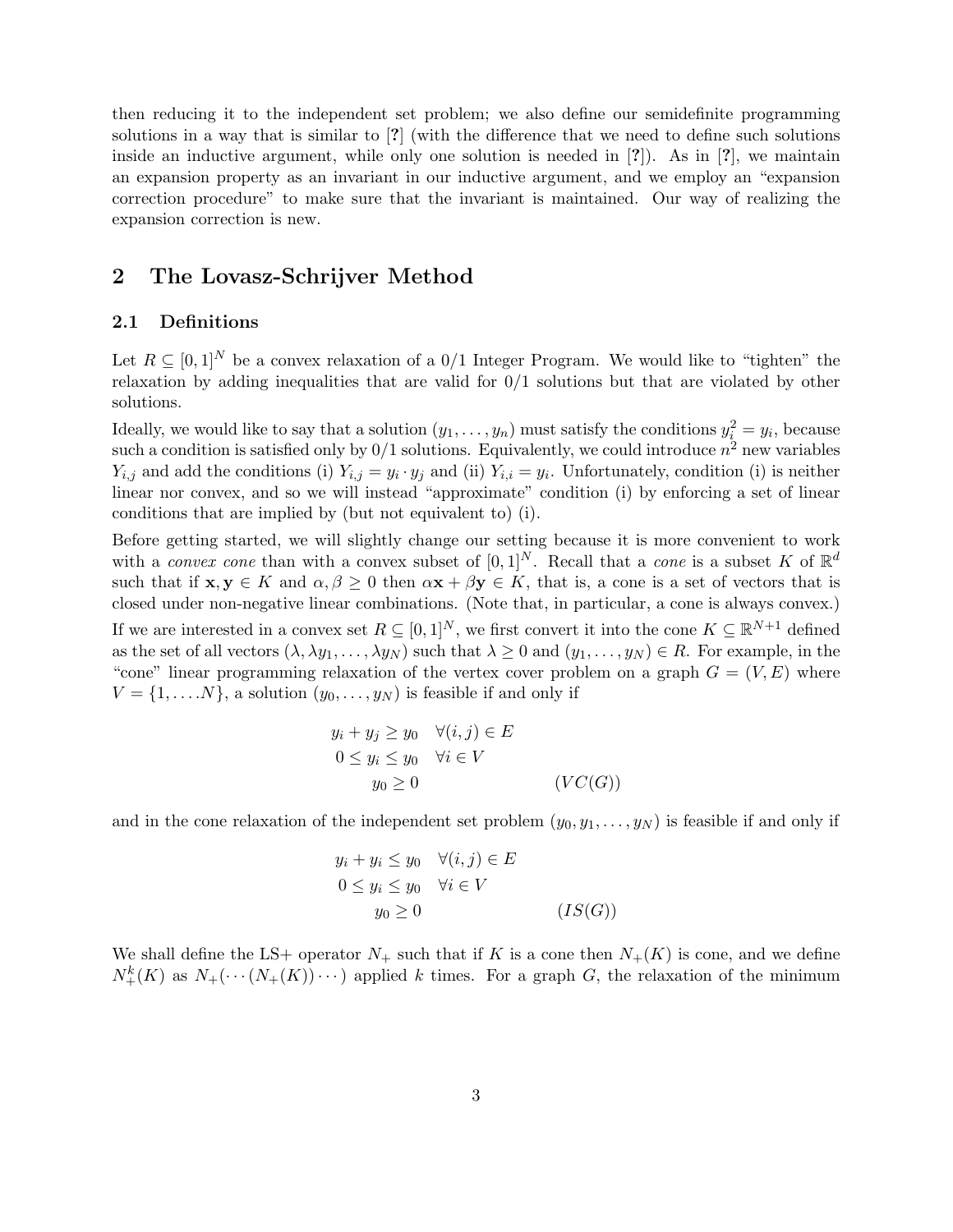vertex cover problem resulting from  $k$  rounds of  $LS+$  is the result of

$$
\max \sum_{i=1}^{N} y_i
$$
  
subject to  

$$
(y_0, \dots, y_N) \in N^k_+(VC(G))
$$

$$
y_0 = 1
$$

The operator  $N_+$  will be such that if  $(1, y_1, \ldots, y_N) \in K$  and  $y_i$  are all  $0/1$  bits, then  $(1, y_1, \ldots, y_N) \in K$  $N_{+}(K)$ , so that it will always map a relaxation of a integral problem into another relaxation. We now come to the formal definition.

**Definition 1** (N and N<sub>+</sub> Operators) If K is a cone in  $\mathbb{R}^d$ , then we define the set  $N(K)$  (which will also be a cone in  $\mathbb{R}^d$ ) as follows: a vector  $\mathbf{y} = (y_0, \ldots, y_{d-1}) \in \mathbb{R}^d$  is in  $N(K)$  if and only if there is a matrix  $Y \in R^{d \times d}$  such that

- 1. Y is symmetric;
- 2. For every  $i \in \{0, 1, \ldots, d-1\}$ ,  $Y_{0,i} = Y_{i,i} = y_i$
- 3. Each row  $Y_i$  is an element of  $K$
- 4. Each vector  $Y_0 Y_i$  is an element of K

In such a case, Y is called the protection matrix of  $y$ .

If, in addition, Y is positive semidefinite, then  $y \in N_+(K)$ .

Finally, we define  $N^0(K)$  and  $N^0_+(K)$  as K, and  $N^k(K)$  (respectively,  $N^k_+(K)$ ) as  $N(N^{k-1}(K))$  $(respectively, N_+(N_+^{k-1}(K))).$ 

If  $y = (1, y_1, \ldots, y_{d-1}) \in \{0, 1\}^d$ , then we can set  $Y_{i,j} = y_i \cdot y_j$ . Such a matrix Y is clearly positive semidefinite, and it satisfies  $Y_{i,i} = y_i^2 = y_i$  if the  $y_i$  are in  $\{0,1\}$ . Consider now a row  $Y_i$  of Y, that is, the vector **r** such that  $r_j := Y_{i,j} = y_i \cdot y_j$ . Then, either  $y_i = 0$ , in which case  $\mathbf{r} = (0, \ldots, 0)$  is in every cone, or  $y_i = 1$ , and  $\mathbf{r} = \mathbf{y}$ . Similarly, if we consider  $r_j := Y_{0,j} - Y_{i,j} = (1-y_i) \cdot y_j$  we find that it either equals the all-zero vector or it equals y. This shows that if  $y = (1, y_1, \ldots, y_{d-1}) \in \{0, 1\}^d$ and  $y \in K$ , then also  $y \in N_{+}^{k}(K)$  for every k.

Lovasz and Schrijver prove that if  $(1, y_1, \ldots, y_{d-1}) \in N^k_+(K)$ , then it satisfies every linear inequality over at most k variables that is valid for 0/1 solutions. In particular, if  $(1, y_1, \ldots, y_{d-1}) \in N_+^{d-1}(K)$ , then  $(y_1, \ldots, y_{d-1})$  must be a convex combination of  $0/1$  solutions.

We will be interested in the integrality gap of LS+ relaxations of vertex cover. It will be easier, however, to reason about the independent set problem. The settings are equivalent.

**Lemma 2** Let  $G = (V, E)$  be a graph and  $V = 1, \ldots, N$ . Then, for every  $k \geq 0$ ,  $(y_0, y_1, \ldots, y_N) \in$  $N_{+}^{k}(VC(G))$  if and only if  $(y_0, y_0 - y_1, \ldots, y_0 - y_N) \in N^{k}(IS(G)).$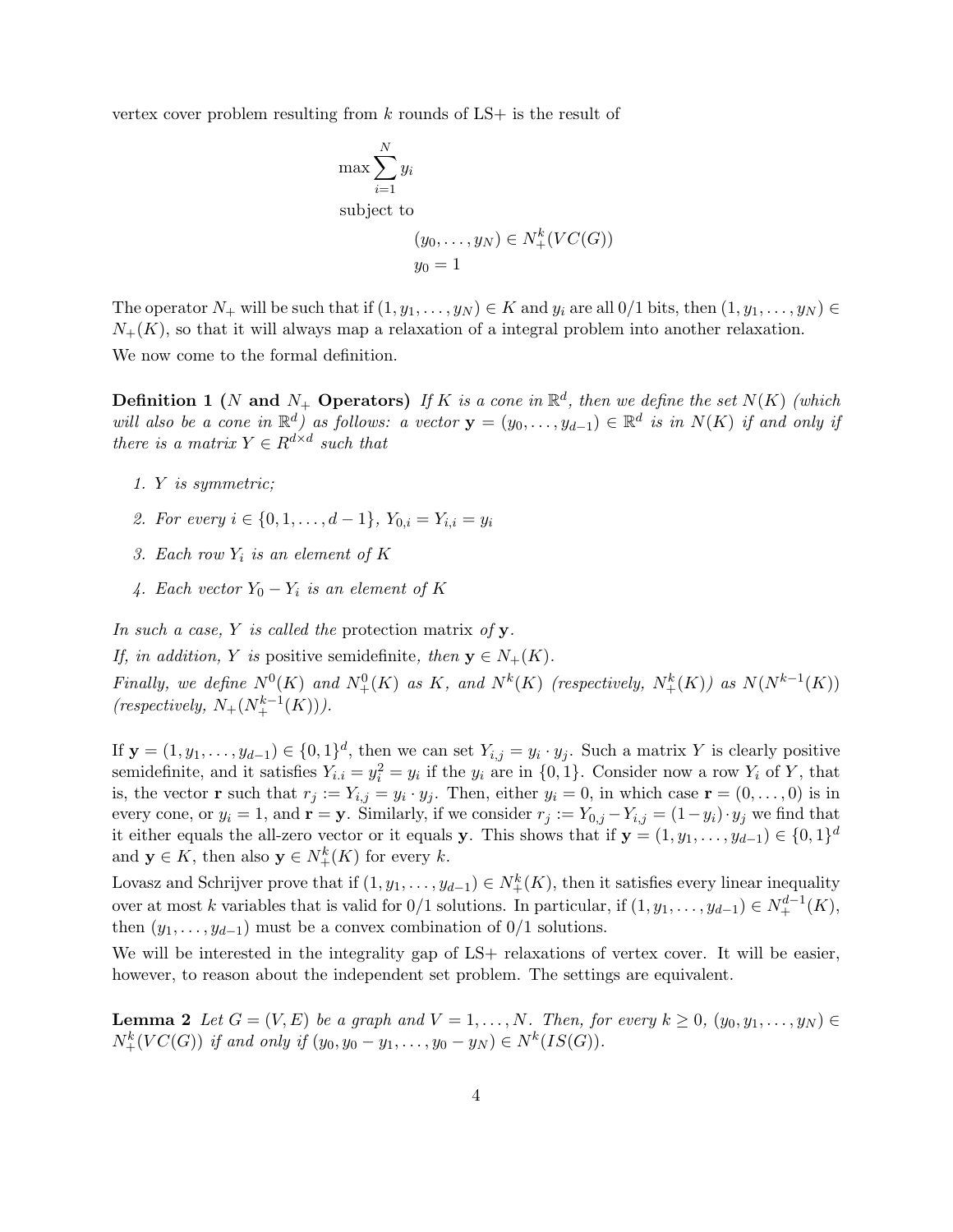PROOF: We prove it by induction, with the  $k = 0$  base case being clear. If  $(y_0, y_1, \ldots, y_N) \in$  $N_{+}^{k+1}(VC(G))$  then there is a protection matrix Y that is symmetric, positive semidefinite, and such that  $Y_{i,i} = Y_{0,i} = y_i$ , and such that the vectors  $Y_i$  and  $Y_0 - Y_i$  are in  $N^k(VC(G))$ . Since Y is positive semidefinite, there must be vectors  $\mathbf{b}_0, \ldots, \mathbf{b}_N$  such that  $Y_{i,j} = \mathbf{b}_i \cdot \mathbf{b}_j$ .

Consider now the vectors  $\mathbf{c}_0, \ldots, \mathbf{c}_N$  defined as follows:  $\mathbf{c}_0 := \mathbf{b}_0$  and  $\mathbf{c}_i := \mathbf{b}_0 - \mathbf{b}_i$  for  $i > 0$ . Define the matrix Z as  $Z_{i,j} := \mathbf{c}_i \cdot \mathbf{c}_j$ . Thus the matrix Z is symmetric and positive semidefinite. We will argue that Z is a protection matrix by showing that the vector  $\mathbf{z} := (y_0, y_0 - y_1, \ldots, y_0 - y_N) \in$  $N_{+}^{k+1}(IS(G)).$ 

First, we see that  $Z_{0,0} = Y_{0,0} = y_0$  and that, for  $i > 0$ ,

$$
Z_{i,i} = (\mathbf{b}_0 - \mathbf{b}_i) \cdot (\mathbf{b}_0 - \mathbf{b}_i) = Y_{0,0} - 2Y_{0,i} + Y_{i,i} = y_0 - y_i
$$

Consider now the row vector  $Z_i$ , which is equal to  $(r_0, \ldots, r_N)$  where

$$
r_0 = \mathbf{b}_0 \cdot (\mathbf{b}_0 - \mathbf{b}_i) = y_0 - y_i
$$

and, for  $j > 0$ ,

$$
r_j = (\mathbf{b}_0 - \mathbf{b}_j) \cdot (\mathbf{b}_0 - \mathbf{b}_i) = y_0 - y_j - y_i + Y_{i,j}
$$

We need to show  $(r_0, \ldots, r_N) \in N^k_+(IS(G))$  which, by the inductive hypothesis, is equivalent to  $(r_0, r_0 - r_1, \ldots, r_0 - r_N) \in N^k_+(VC(G))$ . But  $(r_0, r_0 - r_1, \ldots, r_0 - r_N) = Y_0 - Y_i$  which belongs to  $N_{+}^{k}(VC(G))$  by our assumption that Y is a protection matrix for y. The other conditions are similarly verified.  $\square$ 

#### 2.2 The Prover-Adversary Game

As done in previous work on Lovasz-Schrijver relaxations, in order to prove that a certain vector belongs to  $N_{+}^{k}(IS(G))$ , it will be convenient to formulate the argument in terms of a proveradversary game.

A prover P is an algorithm that, on an input vector  $(y_0, \ldots, y_N)$ , either fails or outputs a matrix  $Y \in \mathbb{R}^{(N+1)\times(N+1)}$  and a set of vectors  $O \subseteq \mathbb{R}^{N+1}$  such that

- 1. Y is positive semidefinite
- 2.  $Y_{i,i} = Y_{0,i} = y_i$
- 3. Each vector  $Y_i$  and  $Y_0 Y_i$  is a non-negative linear combination of vectors of O
- 4. Each element of O is in  $IS(G)$

Consider now the following game played by a prover against another party called the *adversary*. We start from a vector  $y = (y_0, \ldots, y_N)$ , and the prover, on input y, outputs Y and O as before. Then the adversary chooses a vector  $z \in O$ , and the prover, on input z, outputs a matrix Y' and a set  $O'$ , and so on. The adversary wins when the prover fails.

**Lemma 3** Suppose that there is a prover such that, starting from a vector  $y \in IS(G)$ , every adversary strategy requires at least  $k+1$  moves to win. Then  $y \in N^k(IS(G))$ .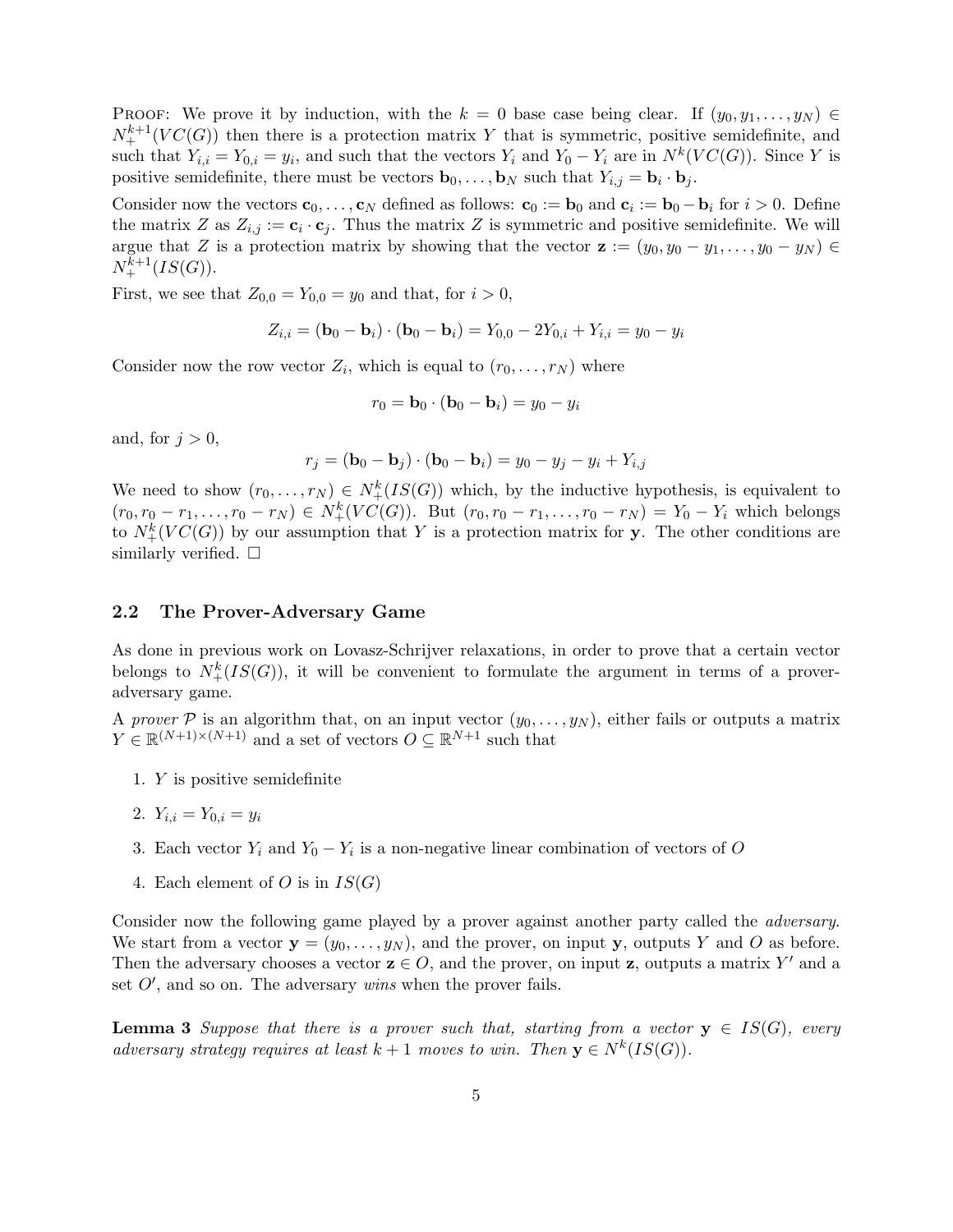**PROOF:** We proceed by induction on k, with  $k = 0$  being the simple base case. Suppose that, for every adversary, it takes at least  $k+1$  moves to win, and let Y and O be the output of the prover on input y. Then, for every element  $z \in O$ , and every prover strategy, it takes at least k moves to win starting from **z**. By inductive, hypothesis, each element of O is in  $N_{+}^{k-1}(IS(G))$ , and since  $N_{+}^{k-1}(IS(G))$  is closed under non-negative linear combinations, the vectors  $Y_i$  and  $Y_0 - Y_i$  are all in  $N_{+}^{k-1}(IS(G))$ , and so Y is a protection matrix that shows that y is in  $N_{+}^{k}(IS(G))$ , □

## 3 Overview of Our Result

Let  $\varphi$  be an instance of 3XOR, that is, a collection of linear equations mod 2 over variables  $x_1, \ldots, x_n$ such that each equation is over exactly 3 variables. We denote by  $opt(\varphi)$  the largest number of simultaneously satisfiable equations in  $\varphi$ .

Given a 3XOR instance  $\varphi$  with m equation, we define the FGLSS graph  $G_{\varphi}$  of  $\varphi$  as follows:  $G_{\varphi}$  has  $4m$  vertices, one for each equation of  $\varphi$  and for each assignment to the three variables that satisfies the equation. We think of each vertex as being labeled by a partial assignment to three variables. Two vertices u and v are connected if and only if the partial assignments that label u and v are inconsistent. For example, for each equation, the four vertices corresponding to that equation form a clique. It is easy to see that  $opt(\varphi)$  is precisely the size of the largest independent set of  $G_{\varphi}$ . Note that, in particular, the independent set size of  $G_{\varphi}$  is at most  $N/4$ , where  $N = 4m$  is the number of vertices.

We say that  $\varphi$  is  $(k, c)$ -expanding if every set S of at most k equations in  $\varphi$  involves at least c|S| distinct variables.

Our main result is that if  $\varphi$  is highly expanding, then even after a large number of rounds of Lovasz-Schrijver, the optimum of the relaxation is  $N/4$ , the largest possible value.

**Lemma 4 (Main)** Let  $\varphi$  be a (k, 1.95)-expanding instance of 3XOR such that any two clauses share at most one variable, and let  $G_{\varphi}$  be its FGLSS graph.

Then  $(1, \frac{1}{4})$  $\frac{1}{4}, \ldots, \frac{1}{4}$  $\frac{1}{4}$ ) is in  $N_+^{(k-4)/44}(IS(G_{\varphi}))$ .

Our integrality gap result follows from the well known fact that there are highly expanding instances of 3XOR where it is impossible to satisfy significantly more than half of the equations.

**Lemma 5** For every  $c < 2$  and  $\epsilon > 0$  there are  $\alpha, \beta > 0$  such that for every n there is an instance  $\varphi$  of 3XOR with n variables and  $m = \beta n$  equations such that

- No more than  $(1/2 + \varepsilon)m$  equations are simultaneously satisfiable;
- Any two clauses share at most one variable
- $\varphi$  is  $(\alpha n, c)$ -expanding.

The rest of the paper is devoted to the proof of Lemma 4. We prove it in Section 4 by describing a prover strategy that survives for at least  $(k-4)/44$  rounds. Proofs of variants of Lemma 5 have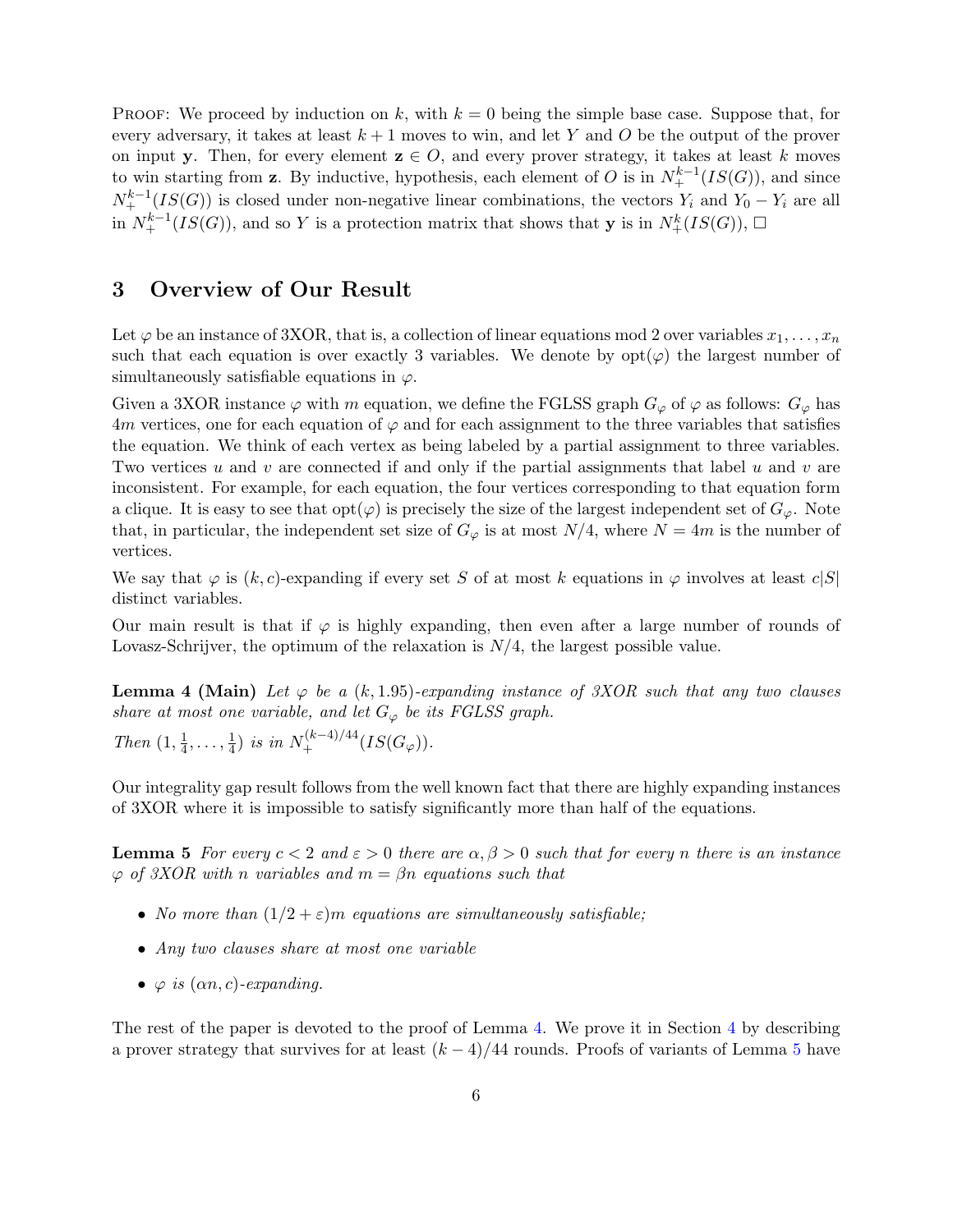appeared before in the literature, for example in [?, ?]; we give a proof in the Appendix for the sake of self-containment.

The two lemmas combine to give our lower bound.

**Theorem 6** For every  $\varepsilon > 0$  there is a  $c_{\varepsilon} > 0$  such that for infinitely many t there is a graph G with t vertices such that the ratio between the minimum vertex cover size of G and the optimimum of  $N^{c_{\varepsilon}t}(VC(G))$  is at least  $7/6-\varepsilon$ .

PROOF: Using Lemma 5, construct an instance  $\varphi$  of 3XOR with n clauses and  $O_{\varepsilon}(m)$  equations such that (i) no more than an  $1/2+\varepsilon$  fraction of equations can be simultaneously satisfied; (ii) any two clauses share at most one variable; and (iii)  $\varphi$  is  $(\Omega_{\varepsilon}(n), 1.95)$ -expanding.

The minimum vertex size in the graph  $G_{\varphi}$  is at least  $4m - (1/2 + \varepsilon)m$ , but, by Lemma 4, the solution  $(1,3/4,\dots,3/4)$  is feasible for  $N^{\Omega_{\varepsilon}(n)}(VC(G_{\varphi}))$ , and so the optimum of  $N^{\Omega_{\varepsilon}(n)}(VC(G_{\varphi}))$ is at most  $3m$ .  $\Box$ 

## 4 The Prover Algorithm

For the sake of this section, we refer to a fixed formula  $\varphi$  with n variables  $X = \{x_1, \ldots, x_n\}$  and m clauses which is  $(k, 1.95)$ -expanding and such that two clauses share at most one variable. The graph  $G_{\varphi}$  has 4m vertices. Recall that each vertex v of  $G_{\varphi}$  corresponds to an equation C of  $\varphi$  and to an assignment of values to the three variables of C that satisfies C. (In the following, if  $v$  is one of the vertices corresponding to an equation C, we call C the *equation of v*.)

#### 4.1 Some Intuition

Suppose that  $\varphi$  were satisfiable, and let D be a distribution over satisfying assignments for  $\varphi$ . Then define the vector  $y = y(D)$  as follows:  $y_0 = 1$  and

$$
y_v := \mathbf{Pr}_{a \in D}[a \text{ agrees with } v]
$$

We claim that this solution is in  $N_{+}^{k}(IS(G))$  for all k. This follows from the fact that it is a convex combination of  $0/1$  solutions, but it is instructive to construct the protection matrix for y. Define the matrix Y such that  $Y_{0,i} = Y_{i,0} = y_i$  and

$$
Y_{u,v} := \mathbf{Pr}_{a \in D}[a \text{ agrees with } v \text{ and with } u]
$$

It is easy to see that this matrix is positive semidefinite.

Consider now the u-th row of Y. If  $y_u = 0$ , then the row is the all-zero vector. Otherwise, it is  $y_0$ times the vector  $\mathbf{z} := (1, Y_{1,u}/y_0, \ldots, Y_{N,u}/y_0)$ . Observe that, for  $v \neq 0$ ,

$$
z_v = \frac{\mathbf{Pr}_{a \in D}[a \text{ agrees with } v \text{ and with } u]}{\mathbf{Pr}_{a \in D}[a \text{ agrees with } u]} = \mathbf{Pr}_{a \in D}[a \text{ agrees with } v | a \text{ agrees with } u]
$$

This is the vector  $y(D|u)$  where  $(D|u)$  is the distribution D conditioned on assignments that agree with  $u$ .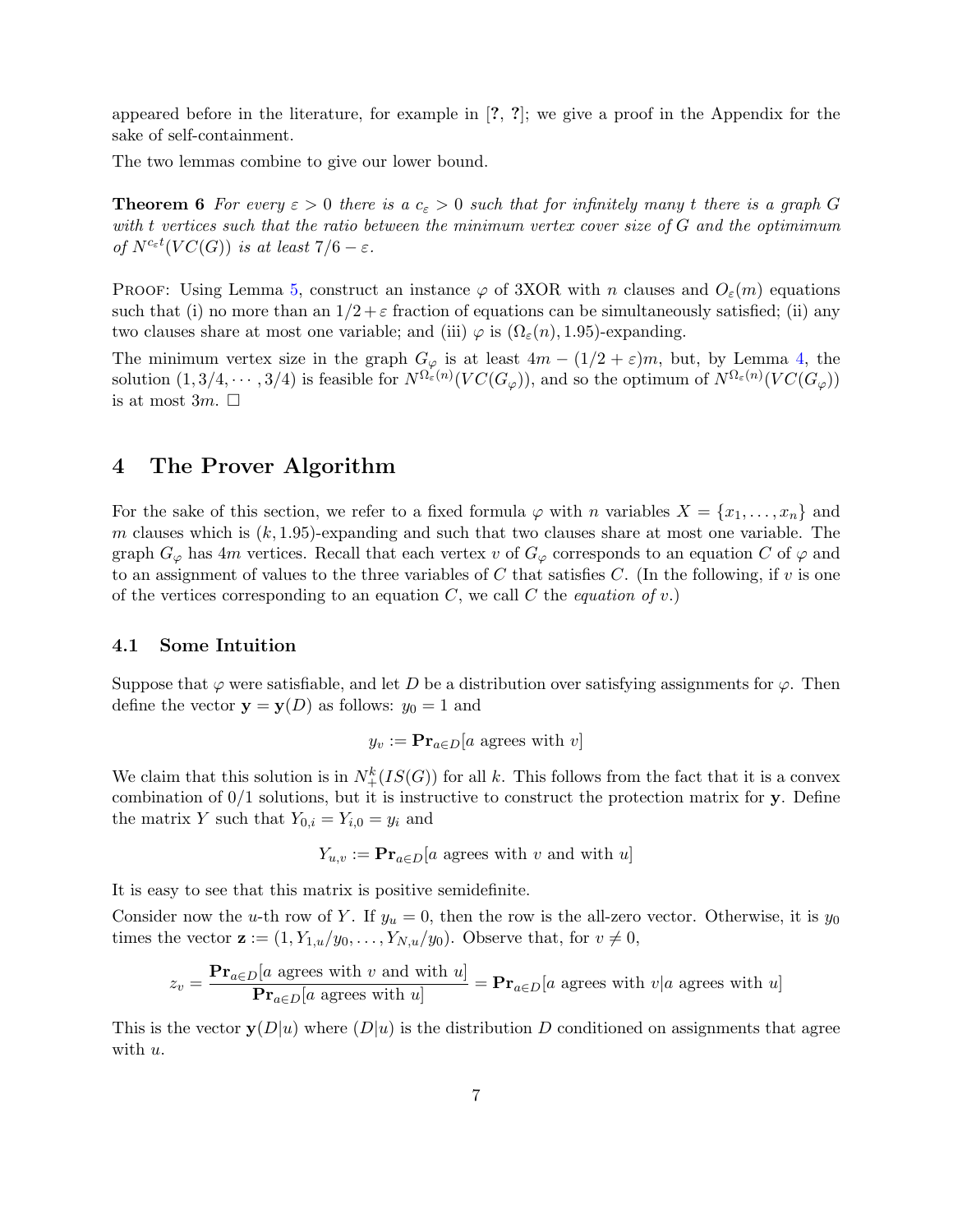Consider now the vector  $Y_0-Y_u$ . If  $y_u = 1$ , then this is the all-zero vector. Otherwise, it is  $(y_0-y_u)$ times the vector  $\mathbf{z} := (1,(y_1 - Y_{1,u})/(1 - y_u), \ldots, (y_n - Y_{n,u})/(1 - y_u)).$  We have

$$
z_v = \frac{\mathbf{Pr}_{a \in D}[a \text{ agrees with } v \text{ but not with } u]}{\mathbf{Pr}_{a \in D}[a \text{ does not agree with } u]} = \mathbf{Pr}_{a \in D}[a \text{ agrees with } v | a \text{ does not agree with } u]
$$

And this is the same as  $y(D|\neg u)$ , where  $(D|\neg u)$  is the distribution D conditioned on assignments that do not agree with u. Note, also, that  $y(D|\neg u)$  can be realized as a convex combination of vectors  $y(D|w)$ , where w ranges over the other vertices that correspond to satisfying assignments for the equation of  $u$ .

These observations suggest the following prover algorithm: on input a vector of the form  $y(D)$ , output a matrix  $Y$  as above, and then set

$$
O := \{ \mathbf{y}(D|u) : u \in V \text{ and } \mathbf{Pr}_{a \in D}[a \text{ consistent with } u] > 0 \}
$$

To prove Lemma 4, we need to find a prover strategy that suceeds for a large number of rounds starting from the vector  $(1, \frac{1}{4})$  $\frac{1}{4}, \ldots, \frac{1}{4}$  $\frac{1}{4}$ ). The above prover strategy would work if there is a distribution over satisfying assignments for  $\varphi$  such that, for each equation C, each of the four satisfying assignments for C occurs with probability  $\frac{1}{4}$  in the distribution. Since we want to prove an integrality gap, however, we will need to work with highly unsatisfiable instances, and so no such distribution exists.

In our proof, we essentially proceed by pretending that such a distribution exists. Every time we "look" at certain equations and have certain conditions, we refer to the distribution that is uniform over all assignments that satisfy the equations and meet the conditions; this will mean that, for example, when defining the matrix  $Y$  we will refer to different distributions when filling up different entries. If the instance is highly expanding, however, it will take several rounds for the adversary to make the prover fail. This is because if there is an adversary strategy that makes the prover fail after k rounds, we can find a non-expanding subset of the formula of size  $O(k)$ .

#### 4.2 Fractional Solutions and Protection Matrices Based on Partial Assignments

All the fractional solutions and protection matrices produced by the prover algorithm have a special structure and are based on *partial assignments* to the variables of  $\varphi$ . Before describing the prover algorithm, we will describe such solutions and matrices, and prove various facts about them.

A partial assignment  $\alpha \subseteq X \times \{0,1\}$  is a set of assignments of values to some of the variables of  $\varphi$  such that each variable is given at most one value. For example,  $\{(x_3, 0), (x_5, 1)\}\;$  is a partial assignment. A partial assignment  $\alpha$  contradicts an equation of  $\varphi$  if it assigns values to all the three variables of the equations, and such values do not satisfy the equation; a partial assignment is consistent with  $\varphi$  if it contradicts none of the equations of  $\varphi$ .

If  $\alpha$  is a consistent partial assignment, then the *restriction of*  $\varphi$  to  $\alpha$ , denoted  $\varphi_{|\alpha}$ , is the set of equations that we obtain by applying the assignments of values to variables prescribed by  $\alpha$ . (We remove the equations in whch all variables are assigned, and that are reduced to  $0 = 0$ .)

 $\varphi_{\mid \alpha}$  contains some equations with three variables, some equations with two variables and some equations with one variable (as we said, we remove the equations with zero variables). If an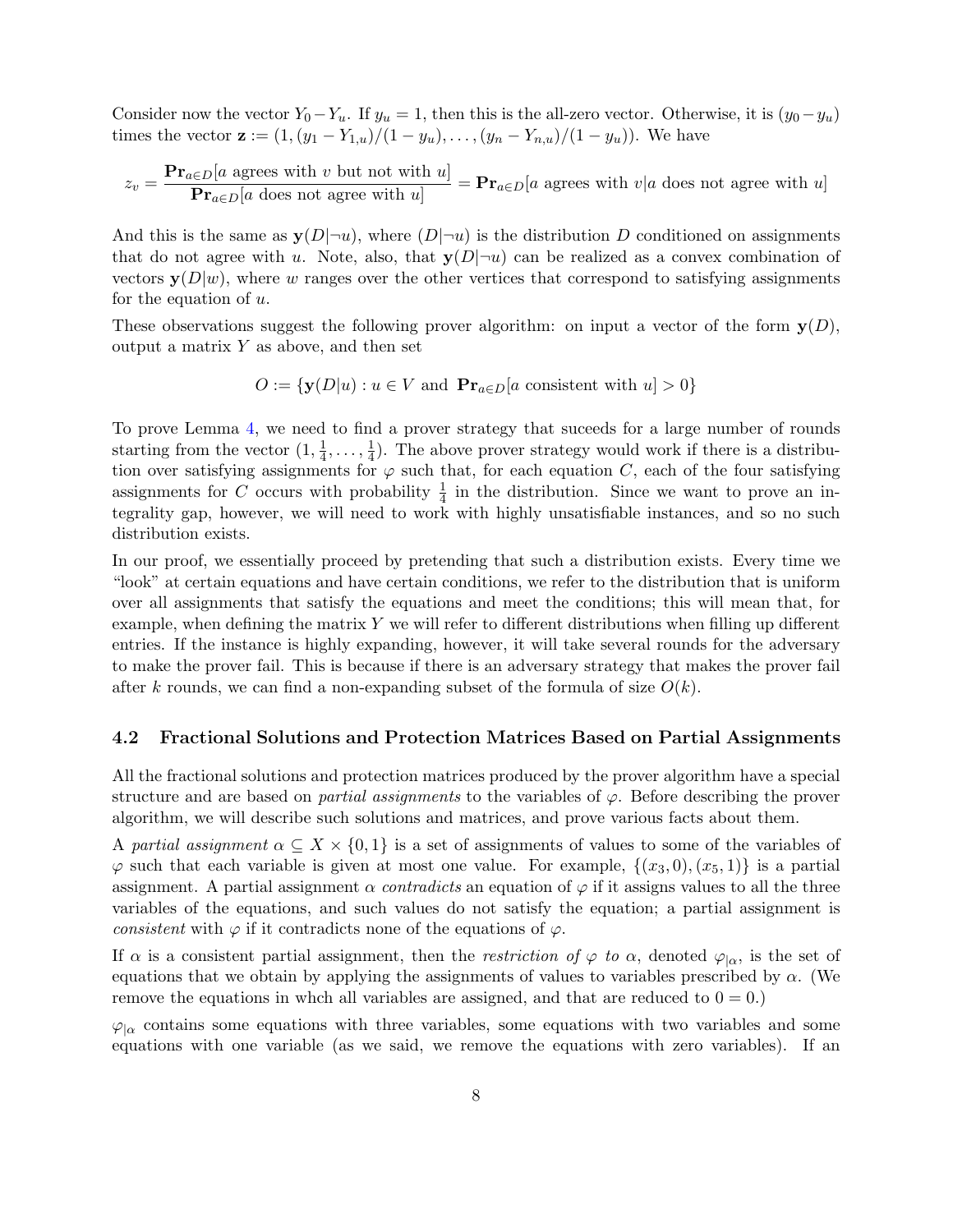equation has two variables, we say those variables are  $\alpha$ -equivalent. Note that  $\alpha$ -equivalence is an equivalence relation, and so the variables in X not fixed by  $\alpha$  are split into a collection of equivalence classes.

We make the following observations.

Claim 7 If  $\varphi_{\vert \alpha}$  is (2, 1.51)-expanding, then

- 1. Each equivalence class contains at most two variables;
- 2. If an equation contains three variables, then those variables belong to three distinct classes.

The first part of the claim follows from the fact that, under the expansion assumption, all equations of size two are over disjoint sets of variables (otherwise, two equations of size two with a variable in common would form a set of two equations with only three occurring variables). The second part of the claim follows from the first part and from the assumption that in  $\varphi$  (and, for a stronger reason, in  $\varphi_{\alpha}$  two clauses can share at most one variable.

**Definition 8 (Good partial assignment)** A partial assignment  $\alpha$  is good for a formula  $\varphi$  if: (i) it is consistent with  $\varphi$ ; (ii)  $\varphi_{\alpha}$  has no equation with only one variable; (iii) the set of all equations of  $\varphi_{\vert\alpha}$  with two variables is satisfiable.

The third condition seems very strong, but it is implied by expansion.

**Claim 9** Suppose that  $\alpha$  is consistent with  $\varphi$  and that  $\varphi_{|\alpha}$  is (2, 1.51)-expanding. Then  $\alpha$  is a good partial assignment.

PROOF:  $\varphi_{\alpha}$  cannot contain an equation with a single variable, otherwise it would not even be  $(1, 1.1)$ -expanding. Furthermore, any pair of equations with two variables cannot have any variable in common (otherwise we would have two equations involving only 3 variables), and so it is trivial to simultaneously satisfy all the size-2 equations.  $\Box$ 

Definition 10 ( $\alpha$ -Consistent Assignment) If  $\alpha$  is a good partial assignment for  $\varphi$ , then we say that an assignment  $r \in \{0,1\}^n$  is  $\alpha$ -consistent if it agrees with  $\alpha$  and if it satisfies all the equations with two variables in  $\varphi_{\alpha}$ .

Definition 11 (Fractional solution associated to a good partial assignment) Let  $\alpha$  be a good partial assignment for  $\varphi$ . We describe the following fractional solution  $y = y(\alpha)$  of the independent set problem in  $G_{\varphi}$ :  $y(\alpha)$ <sub>0</sub> := 1, and for every vertex v

 $y(\alpha)_v := \mathbf{Pr}_{r \in \{0,1\}^n} [$ r agrees with  $v \mid r$  agrees with  $\alpha$  and satisfies  $C$  ]

where  $C$  is the equation of  $v$ .

Another way of thinking of  $y(\alpha)$  is to remove from  $G_{\varphi}$  all the vertices that are inconsistent with  $\alpha$ , and then, for each equation, split equally among the surviving vertices for that equation a total weight of 1. Note that, in  $y(\alpha)$  each entry is either 1, or 1/2, or 1/4 or 0.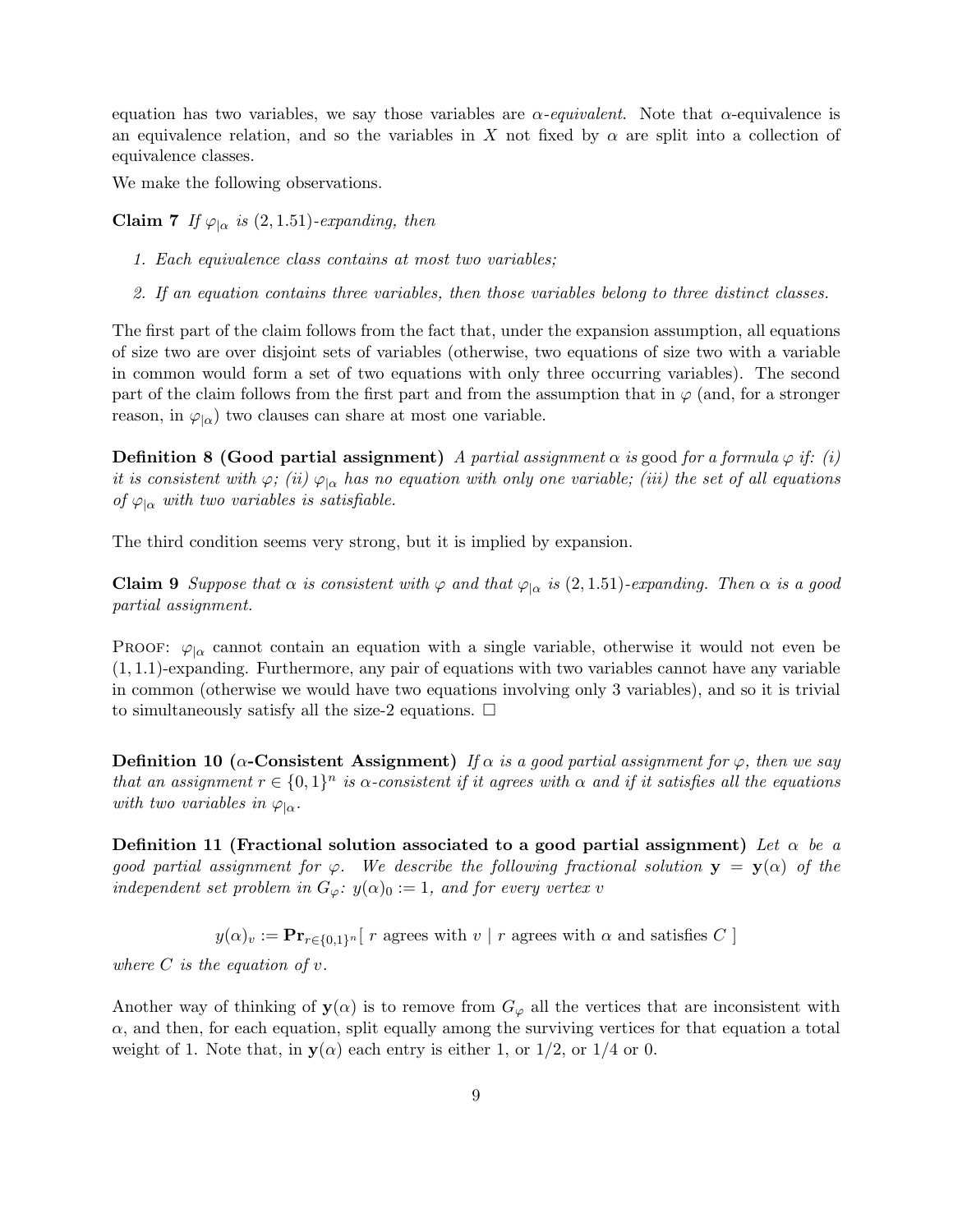**Claim 12** Let  $\alpha$  be a good partial assignment for  $\varphi$ . Then  $y(\alpha)$  is a feasible solution in the cone  $IS(G).$ 

**PROOF:** If two vertices u and v are connected in G, then there is a variable x such that u and v assign different values to x. If  $y(\alpha)$  assigns non-zero weight to both u and v, then it means that x is not assigned a value by  $\alpha$ , and so both  $y(\alpha)_u$  and  $y(\alpha)_v$  are at most  $1/2$ .  $\square$ 

We also define the following "semidefinite solution."

Definition 13 (Protection Matrix Associated to a Partial Assignment) Let  $\alpha$  be a good partial assignment. To every vertex v we associate a  $(d + 1)$ -dimensional vector  $\mathbf{b}_v = \mathbf{b}_v(\alpha)$ , where d is the number of equivalence classes in the set of variables of  $\varphi_{\alpha}$ . When two variables are  $\alpha$ -equivalent, we choose a representative. (Recall the earlier discussion about variables being  $\alpha$ -equivalent.)

- If v is inconsistent with  $\alpha$ , then we simply have  $\mathbf{b}_v := (0, \ldots, 0)$ .
- If  $\alpha$  assigns values to all the variables of v (consistently with v), then  $\mathbf{b}_v = (1, 0, \ldots, 0)$ .
- If the equation of v has only two free variables in  $\varphi_{\alpha}$ , they are in the same class, say the *i*-th class, and one of them is the representative. Then  $\mathbf{b}_v = (1, 0, \ldots, 0, \pm \frac{1}{2})$  $(\frac{1}{2},0,\ldots,0),$  where the only non-zero entries are the 0th and the ith. The ith entry is  $1/2$  if v requires the representative of the ith class to be 1; the ith entry is  $-1/2$  otherwise.
- If the equation of v has three free variables in  $\varphi_{\alpha}$ , then they are in three distinct classes, say the ith, the jth and the hth. Then  $\mathbf{b}_v = (\frac{1}{4}, 0, \dots, \pm \frac{1}{4})$  $\frac{1}{4}, \ldots \pm \frac{1}{4}$  $\frac{1}{4}, \ldots, \pm \frac{1}{4}$  $(\frac{1}{4}, \ldots, 0)$ , where the only nonzero entries are the 0th, the ith, the jth and the hth. The ith entry is  $1/4$  if v requires the representative of the ith class to be 1, and  $-1/4$  otherwise, and similarly for the other classes.
- Finally, let  $\mathbf{b}_0(\alpha) = (1, 0 \dots, 0)$ .

Define the matrix  $Y(\alpha)$  as

$$
Y_{u,v}(\alpha) := \mathbf{b}_u(\alpha) \cdot \mathbf{b}_v(\alpha) \tag{1}
$$

Note that, by definition,  $Y(\alpha)$  is positive semidefinite.

The matrix has the following equivalent characterization

**Claim 14** Let  $\alpha$  be a good partial assignment such that  $\varphi_{|\alpha}$  is (4, 1.51)-expanding. Then, for two vertices  $u, v$ , let  $C_1, C_2$  be their equations; we have:

 $Y_{u,v}(\alpha) = \mathbf{Pr}_{r \in \{0,1\}^n}[r]$  agrees with u and v |r satisfies  $C_1, C_2, r$  is  $\alpha$ -consistent ]

Furthermore,  $Y_{0,u}(\alpha) = y_u(\alpha)$ .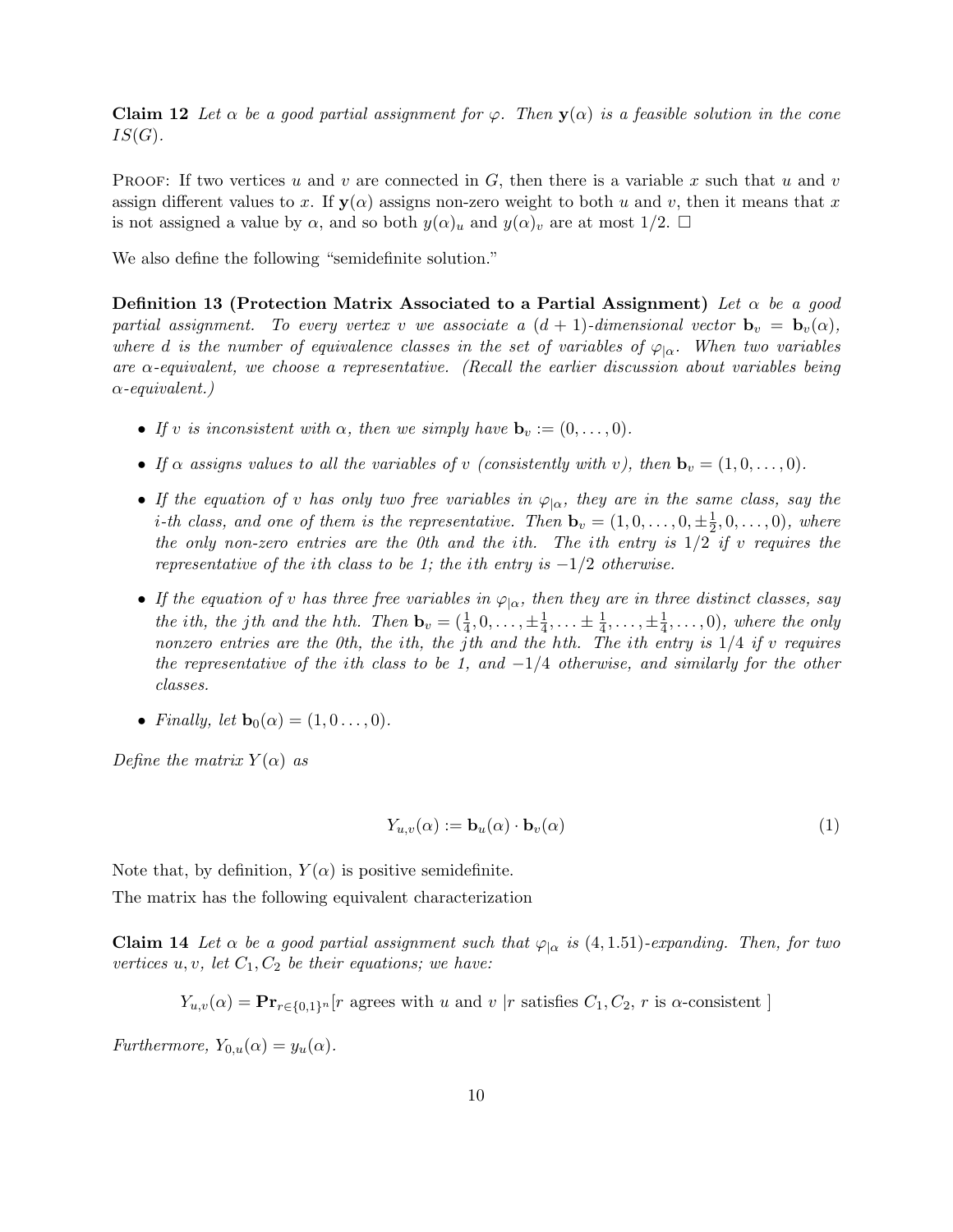PROOF: To simplify notation we will omit the dependency on  $\alpha$ .

If u and v correspond to two distinct assignments for the same equation, then it is easy to see that  $Y_{u,v} = 0.$ 

If the equation of u and the equation of v have variables in disjoint classes, then  $Y_{u,v} = \mathbf{b}_u \cdot \mathbf{b}_v =$ **, where** 

$$
\mathbf{b}_{u,0} = \mathbf{Pr}_{r \in \{0,1\}^n}[r \text{ agrees with } u \mid r \text{ is } \alpha\text{-consistent}]
$$

and

$$
\mathbf{b}_{v,0} = \mathbf{Pr}_{r \in \{0,1\}^n}[r \text{ agrees with } v \mid r \text{ is } \alpha\text{-consistent}]
$$

and, using independence

$$
\mathbf{b}_{u,0}\mathbf{b}_{v,0} = \mathbf{Pr}_{r \in \{0,1\}^n}[r \text{ agrees with } u \text{ and } v \mid r \text{ is } \alpha\text{-consistent}]
$$

If the equation of u and the equation of v each share precisely one variable from the same class i, then either both equations must involve three variables, or one equation involves two variables and the second involves two variables from the same class. In either case we have  $Y_{u,v} = \mathbf{b}_{u,0}\mathbf{b}_{v,0} + \mathbf{b}_{u,i}\mathbf{b}_{v,i}$ . In the first case, if the label of u and the label of v assign consistent values to the variable(s) in class i, then  $Y_{u,v} = 1/8$ , otherwise  $Y_{u,v} = 0$ , in accordance with the claim. In the second case, if the label of u and the label of v assign consistent values to the variable(s) in class i, then  $Y_{u,v} = 1/4$ , otherwise  $Y_{u,v} = 0$ , again, in accordance with the claim.

Finally, it is impossible for two distinct equations to have each two variables in common classes. Otherwise, we would have four equations involving at most six variables and contradict expansion.  $\Box$ 

The matrix has also the following useful property.

**Claim 15** For a vertex v, let S denote the set of vertices corresponding to the equation of v which are consistent with  $\alpha$ .

Then

$$
Y_0 - Y_v = \sum_{v' \in S - \{v\}} Y_{v'}
$$

PROOF: The claim follows from the fact that

$$
\sum_{v' \in S} \mathbf{b}(\alpha)_{v'} = \mathbf{b}(\alpha)_0 = (1, 0, \dots, 0)
$$

a fact that can be established by a simple cases analysis:

- If S contains only one element, then that element must be  $v$ , and it must be the case that  $\mathbf{b}_v(\alpha) = (1, 0, \dots, 0).$
- If  $S = \{v, v'\}$  contains two elements, then v and v' have  $1/2$  in the first coordinate and then one has  $1/2$  and another has  $-1/2$  in the coordinate corresponding to the equivalence class of the two unassigned variables in the equation.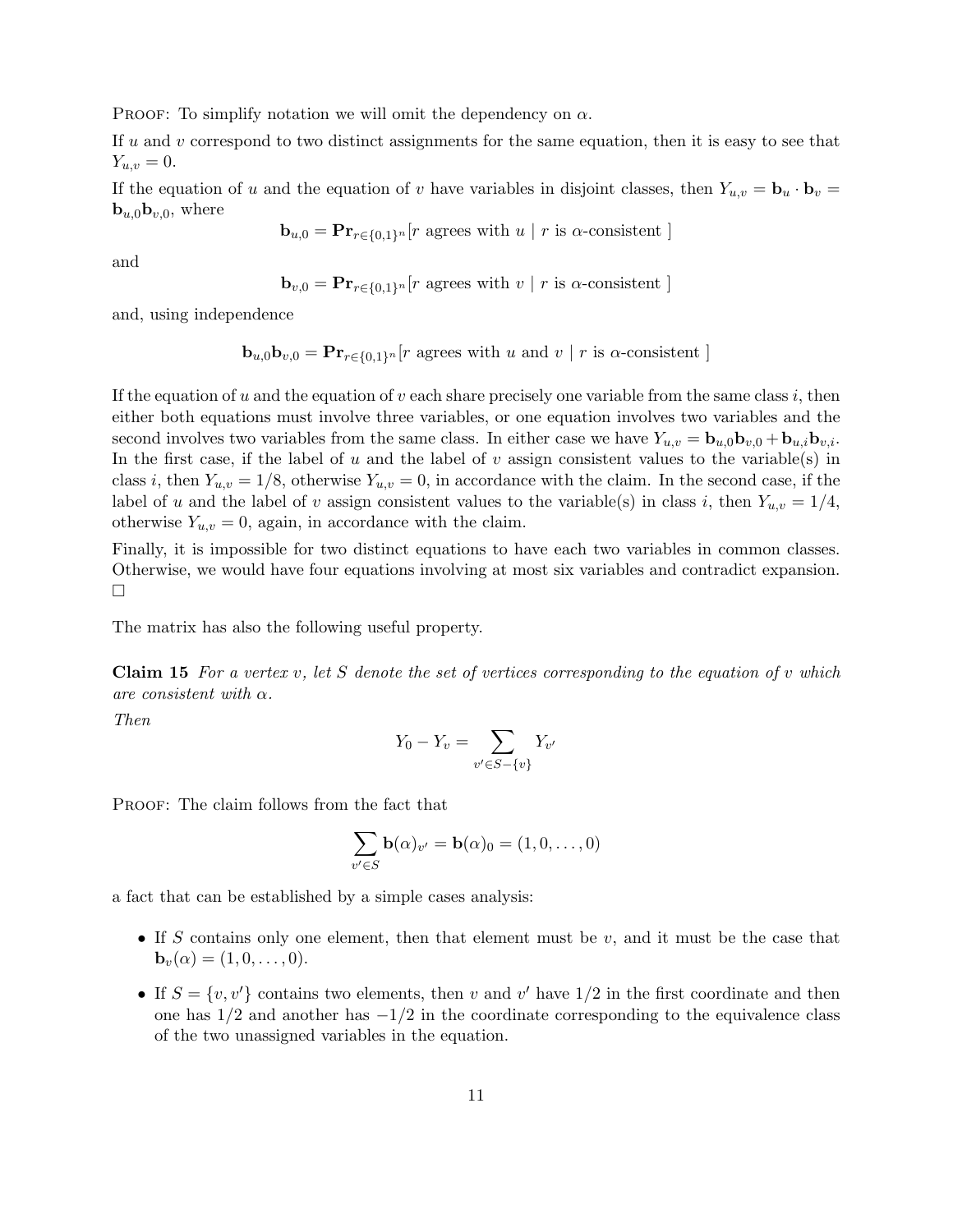• If  $S = \{v, v_1, v_2, v_3\}$  has four elements, then each one has  $1/4$  in the first coordinates and then they have  $\pm 1/4$  entries in the three coordinates corresponding to the three classes of the variables occurring in the equation. Each variable is given value zero in 2 vertices and value one in 2 vertices, so the entries in these three coordinates all cancel out.

 $\Box$ 

#### 4.3 Expansion and Satisfiability

Let  $\alpha$  be a good partial assignments for  $\varphi$ , let C be an equation whose three variables are not assigned in  $\alpha$ , and v be one of the vertices in  $G_{\varphi}$  corresponding to C. For the sake of this subsection, we think of  $v$  as being itself a partial assignment.

We define the "closure" of  $\alpha \cup v$  as the output of the following algorithm

•  $\beta := \alpha \cup v;$ 

• while  $\varphi_\beta$  has at least an equation with only one variable, of the form  $x_i = b$ 

 $- \beta := \beta \cup \{(x_i, b)\}\$ 

• return  $\beta$ 

If  $\varphi_{\alpha}$  is highly expanding, then the above algorithm terminates almost immediately, and it outputs an assignment  $\beta$  such that every small enough subset of the equations of  $\varphi_{\beta}$  are mutually satisfiable.

**Lemma 16** Suppose that  $\varphi_{\alpha}$  is a  $(k, 1.9)$ -expanding instance of 3XOR let v be a vertex of  $G_{\varphi}$  that is not inconsistent with  $\alpha$ . Let  $\beta$  be the closure of  $\alpha\cup v$ . Then  $\beta$  is a consistent partial assignment, and it fixes at most one variable not fixed in  $\alpha \cup v$ .

PROOF: First, we note that  $\varphi_{|\alpha \cup v}$  has at most one equation with only one variable. (Otherwise we would have three equations with a total of only 5 variables in  $\varphi_{\alpha}$ .

Let  $\alpha'$  be  $\alpha \cup v$  possibly extended to assign a value to the only equation of size one in  $\varphi_{|\alpha \cup v}$  so that the equation is satisfied.

Then  $\alpha'$  is a consistent partial assignment for  $\varphi$  such that  $\varphi_{\vert \alpha'}$  has no equation of size one. (Otherwise, if  $\varphi_{\alpha'}$  had an equation of size one, then there would be three equations with five variables in  $\varphi_{\mid \alpha}$ .) We conclude that  $\beta = \alpha'$  and the lemma follows.  $\Box$ 

Lemma 17 (Satisfiability of Subsets of Expanding Instances) Suppose that  $\varphi_{\alpha}$  is a  $(k, 1.9)$ expanding instance of 3XOR, let v be a vertex of  $G_{\varphi}$  corresponding to an equation involving variables not assigned by  $\alpha$ . Let  $\beta$  be the closure of  $\alpha \cup v$ .

Let S be any subset of at most  $k-2$  equations of  $\varphi_{\vert \beta}$ . Then there is assignment that satisfies all the equations of S. Furthermore, for every equation  $C$  in S and every assignment to the variables of C that satisfies  $C$ , it is possible to extend such an assignment to an assignment that satisfies all the equations in S.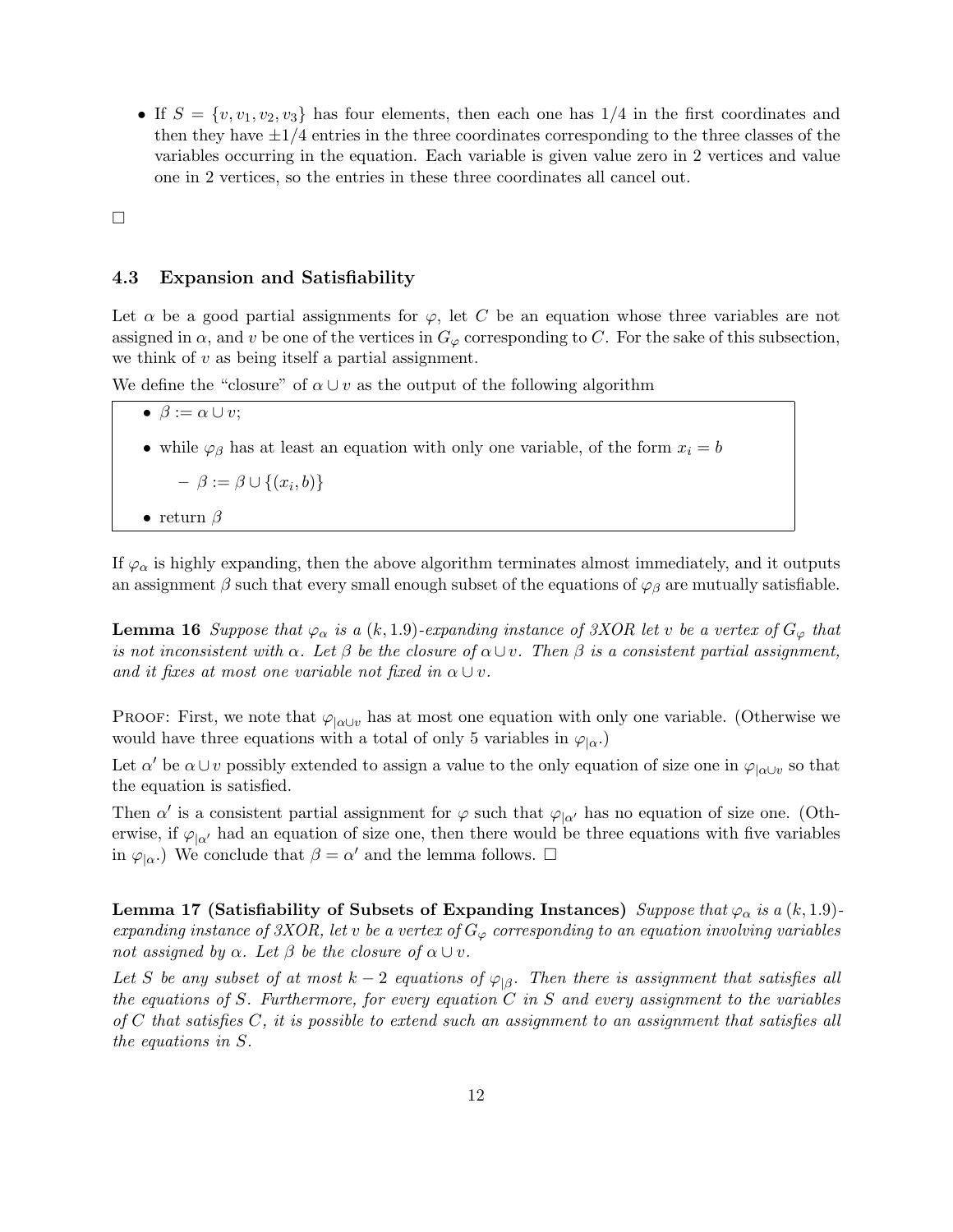PROOF: Recall that the difference between  $\varphi_{\beta}$  and  $\varphi_{\alpha}$  is that  $\varphi_{\beta}$  has either one fewer equation and at most three fewer variables than  $\varphi_{\alpha}$ , or two fewer equations and at most four fewer variables than  $\varphi_{\alpha}$ . (Depending on whether the closure algorithm performs zero steps or one step.)

Let C be an equation in  $\varphi_{\beta}$ , let a be an assignment to the free variables in C that satisfies C, and let S be a smallest set of equations in  $\varphi_\beta$  such that S cannot be satisfied by an extension of a.

Suppose towards a contradiction that S contains at most  $k-3$  equations.

Observe that, in  $\varphi_{\beta\downarrow a}$ , every variable that occurs in S must occur in at least two equations of S, otherwise we would be violating minimality.

We will need to consider a few cases.

- 1. S cannot contain just a single equation  $C_1$ , because  $C_1$  must have at least two variables in  $\varphi_{\beta}$ , and it can share at most one variable with C.
- 2. Also, S cannot contain just two equations  $C_1$  and  $C_2$ , because, for this to happen,  $C_1$  and  $C_2$  can have, between them, at most one variable not occurring in C, so that C,  $C_1$  and  $C_2$ are three clauses involving at most 4 variables in  $\varphi_{\beta}$ ; this leads to having either 4 equations involving at most 7 variables in  $\varphi_{\alpha}$ , or to 5 equations involving at most 8 variables. In either case, we contradict the expansion assumption.
- 3. Consider now the case  $|S| = 3$ . We note that no equation in S can have three free variables in  $\varphi_{\beta\cup a}$ , because then one of those three variables would not appear in the other two equations. Thus, each equation has at most two variables, each variable must occur in at least two equations, and so we have at most three variables occuring in S in  $\varphi_{\vert \partial U}$ . In  $\varphi_{\vert \alpha}$ , this corresponds to either 5 clauses involving at most 9 variables, or 6 clauses involving at most 10 variables, and we again violate expansion.
- 4. If  $|S| = 4$ , then we consider two cases. If each equation in S has three free variables in  $\varphi_{|\beta \cup a}$ , then there can be at most 6 variables occurring in S, and we have a set of 4 equations in  $\varphi_{\alpha}$ involving only 6 variables.

If some of the equations in S have less than three free variables, then at most a total of 5 variables can occur S in  $\varphi_{|\beta \cup a}$ . This means that we can find either 6 equations in  $\varphi_{\alpha}$  involving at most 11 variables, or 7 equations involving at most 12 variables.

5. If  $|S| \geq 5$ , then at most 1.5 ·  $|S|$  variables can occur in S in  $\varphi_{|\beta \cup a}$ , and so we find either  $|S| + 2$ equations in  $\varphi_{\alpha}$  involving at most  $\lfloor 1.5 \cdot |S| \rfloor + 6$  variables, or  $|S| + 3$  equations involving at most  $|1.5 \cdot |S| + 7$  variables. Either situation violates expansion if  $|S| \geq 5$ .

 $\Box$ 

### 4.4 Expansion-Correction

We will make use of the following simple fact.

**Lemma 18** Let  $\psi$  be an instance of 3XOR, and k be an integer. Then there is a subset  $|S|$  of at most k equations such that: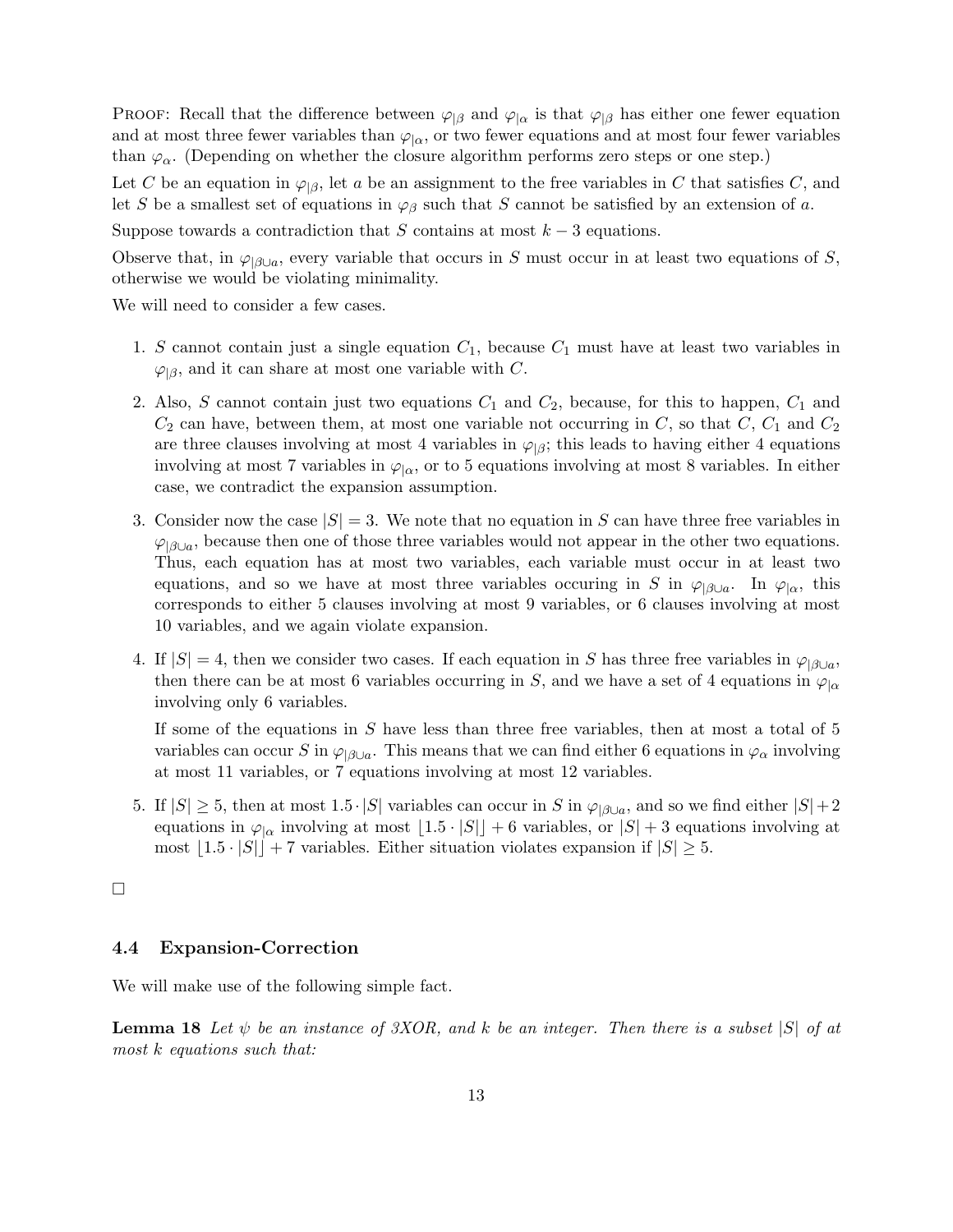- The instance  $\psi S$  is a  $(k |S|, 1.9)$ -expanding instance of 3XOR;
- There is at most a total of  $1.9|S|$  variables occurring in the equations in S.

PROOF: Take a largest set S of equations in  $\psi$  such that  $|S| \leq k$  and at most 1.9|S| variables occur in  $S$ . (Note that, possibly,  $S$  is the empty set.)

Suppose towards a contradiction that  $\psi - S$  is not  $(k - |S|, 1.9)$ -expanding. Then there is a set T of equations in  $\psi - S$  such that  $|T| \leq k - |S|$  and at most  $1.9|T|$  variables occur in T. Then the union of S and T and observe that it contradicts te maximality assumption about S.  $\Box$ 

#### 4.5 The Output of the Prover Algorithm

The prover algorithm takes in input a vector  $y = y(\alpha)$  such that  $\alpha$  is a consistent partial assignment and  $\varphi_{\alpha}$  is  $(k, 1.9)$ -expanding,  $k \geq 4$ . The output is a positive semidefinite matrix Y that is a protection matrix for **y** and a set of vectors  $O \subseteq \mathbb{R}^{1+4m}$  such that each column  $Y_v$  of Y and each difference  $Y_0 - Y_v$  are positive linear combinations of elements of O.

As we will see, each element of O is itself a vector of the form  $y(\beta)$ , where  $\beta$  is an extension of  $\alpha$ .

#### 4.5.1 The Positive Semidefinite Matrix

The matrix Y is the matrix  $Y(\alpha)$  defined in (1). By definition, Y is positive semidefinite. It also follows from the definition that  $Y_{0,v} = Y_{v,v} = \mathbf{y}_v$ .

#### 4.5.2 The Set of Vectors

Because of Claim 15, each vector  $Y_0 - Y_v$  is a non-negative linear combination of vectors  $Y_u$ , and so it is enough to prove that  $Y_v$  can be obtained as a non-negative combination of  $O$ .

In order to define the set  $O$ , we will define a set  $O<sub>v</sub>$  for each vertex of the graph, and show that  $Y_v$  is a positive linear combination of elements of  $O_v$ . We will then define O to be the union of the sets  $O_v$ .

Let us fix a vertex  $v$ .

Let  $\beta$  be the closure of  $\alpha \cup v$ .

Let us now find a set |S| of equations of  $\varphi_{\beta}$  as in Lemma 18 with parameter k – 3. The equations in S (if any), are simultaneously satisfiable by Lemma 17. Let  $A$  be the set of assigments that satisfy all equations in S. Define

$$
O_v = \{ \mathbf{y}(\beta \cup a) | a \in A \}
$$

**Lemma 19** The vector  $Y_v$  is a non-negative combination of elements of  $O_v$ .

PROOF: We will argue that

$$
Y_v = Y_{0,v} \cdot \frac{1}{|A|} \sum_{a \in A} \mathbf{y}(\beta \cup a)
$$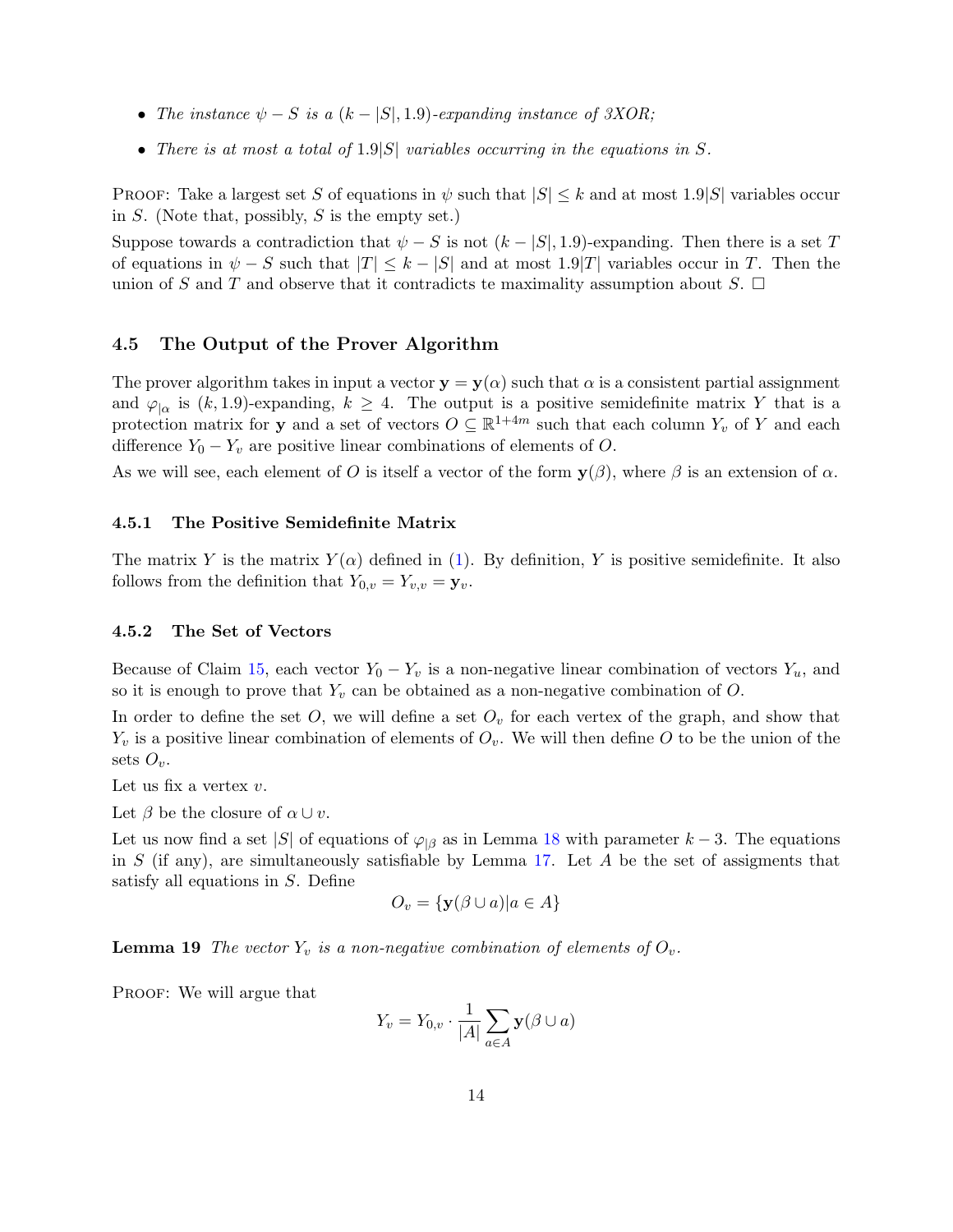As a warm-up, we note that  $Y_{v,v} = Y_{0,v}$  (as observed before) and that  $\mathbf{y}_v(\beta \cup a) = 1$  for every a (because  $\beta$  already sets all the variables of v consistently with the label of v).

Let us now consider  $u \neq v$ , and let C be the equation of v. Recall that  $Y_{u,v}$  has the following probabilistic interpretation:

 $Y_{u,v} = \mathbf{Pr}_{r \in \{0,1\}^n} [r \text{ agrees with } u \text{ and } v \mid r \text{ preserves } \alpha\text{-consistency}, r \text{ satisfies } C, C']$ 

where C is the equation of u and  $C'$  is the equation of v.

We can also derive a probabilistic interpretation of the right-hand side of the equation we wish to prove

$$
\frac{1}{|A|}\sum_{a\in A}\mathbf{y}(\beta\cup a)_u=
$$

 $= \mathbf{Pr}_{a \in A, r \in \{0,1\}^n} [r \text{ agrees with } u \mid r \text{ satisfies } C \text{ and agrees with } \beta \cup a]$  (2)

Now we claim that the probability  $(2)$  is precisely the same as

$$
\mathbf{Pr}_{r \in \{0,1\}^n} [r \text{ agrees with } u \mid r \text{ satisfies } C \text{ and agrees with } \beta ] \tag{3}
$$

This is clear if the clauses in S and C share no variable outside  $\beta$ , because the conditioning on a has no influence on the event we are considering.

If C shares some, but not all, of its variables outside  $\beta$  with the clauses in S, then a random element a of A assigns uniform and independent values to such variables. This is because A is an affine space, and so if the above were not true, then A would force an affine dependency among a strict subset of the variables of C outside  $\beta$ ; this would mean that there is a satisfying assignment for C that is inconsistent with each assignment in  $A$ , that is, there is a satisfying assignment for  $C$ that is inconsistent with S (in  $\varphi_{\beta}$ ), thus violating Lemma 17.) If C shares all its variables with the clauses of S, then a random a in A must assign to the variables of  $C$  a random satisfying assignment. (Otherwise, we would again conclude that there is a satisfying assignment for C that is inconsistent with S in  $\varphi_{\beta}$ .)

The next step is to observe that, thus,

$$
\frac{1}{|A|} \sum_{a \in A} \mathbf{y}(\beta \cup a)
$$

is the same as the probability that a random extension of  $\alpha$  is consistent with u conditioned on: (i) being consistent with v; (ii) satisfying the equation of u; (iii) preserving  $\alpha$ -consistency. If we multiply by  $Y_{0,v}$ , what we get is the probability that a random extension of  $\alpha$  is consistent with the labels of u and v conditioned on: (i) satisfying the equation of v; (ii) satisfying the equation of u; (iii) preserving  $\alpha$ -consistency. And this is just the definition of  $Y_{u,v}$ .  $\Box$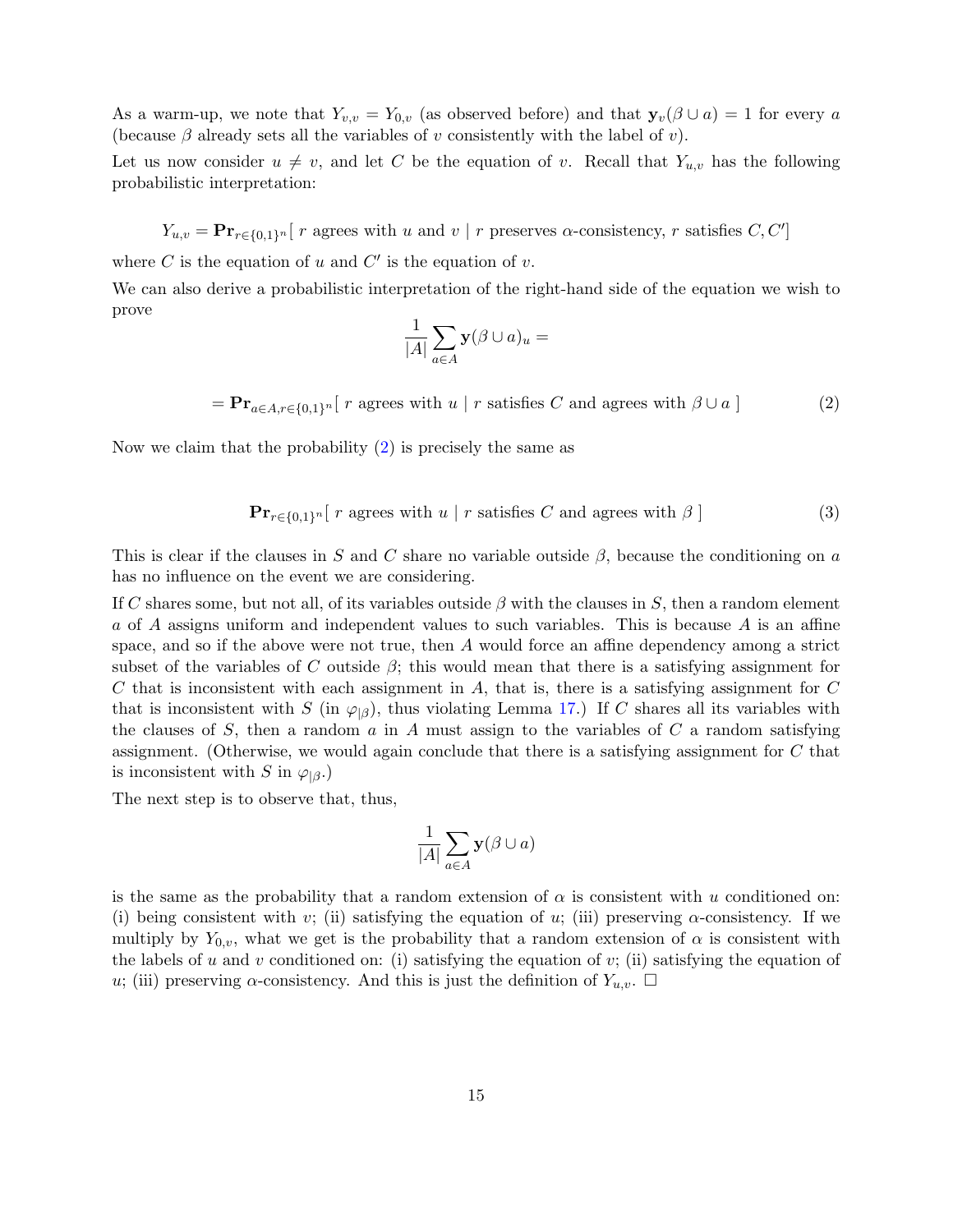#### 4.6 Putting Everything Together

Let  $\varphi$  be a  $(k, 1.95)$ -expanding instance of 3XOR, and suppose that there is an adversary strategy that makes the game terminate after r steps.

The game begins with the solution  $(1, 1/4, \ldots, 1/4)$ , which is  $\mathbf{y}(\emptyset)$ , and, at each round, the prover picks a solution of the form  $y(\alpha)$  for a partial assignment  $\alpha$ . The game ends when  $\varphi_{|\alpha}$  is not a (4, 1.9)-expanding instance of 3XOR.

Let us denote by  $y(\emptyset), y(\alpha_1), \ldots, y(\alpha_r)$  the solutions chosen by the adversary. Note that  $\alpha_i$  is an extension of  $\alpha_{i-1}$  in which the variables occuring in a set  $S_i$  of clauses have been fixed, in addition to the the variables occuring in one or two clauses (call this set  $T_i$ ). We also have that  $S_i$  contains at most  $1.9|S_i|$  variables that do not occur in  $T_j$   $j \leq i$  or in  $S_j$ ,  $j \leq i-1$ . By the properties of the expansion correction,  $y(\alpha_i)$  is  $(k - \sum_{j \leq i} |S_j| + |T_j|, 1.9)$ -expanding.

When the game terminates, we have

$$
k\geq \sum_i |S_i|+|T_i|\geq k-4
$$

Let t be total number of variables occurring in the  $S_i$  and  $T_i$ . We have

$$
t \ge 1.95(\sum_i |S_i| + |T_i|)
$$

because of the expansion in  $\varphi$ . But we also have

$$
t \leq 3|T_i| + 1.9 \sum_i |S_i|
$$

so

$$
\sum_i |S_i| \leq 21 \sum_i |T_i|
$$

and

$$
k\leq 4+22\sum_i |T_i|\leq 4+44r
$$

which gives  $r \geq k/44 - 1/11$ .

# A Appendix: Proof of Lemma 5

Let  $\beta = \frac{\ln 2}{2c^2}$  $\frac{\ln 2}{2\varepsilon^2}$  + 1. We will first show that with probability  $1 - o(1)$ , only  $1/2 + \varepsilon$  of the clauses are satisfied. We will then show that such a formula is a  $(\alpha n, c)$  expander with probability  $1 - o(1)$ . Finally, we will show that the probability such a randomly chosen formula has no two clauses which share two variables is at least some constant. Using a union bound, the proof follows.

Fix an assignment to n variables. Now if we choose,  $m = \beta n$  clauses at random, the probability that more than a  $1/2 + \varepsilon$  fraction of them are satisfied is at most  $\exp(-2\varepsilon^2 m) = \exp(-2\varepsilon^2 \beta n)$ . To get this, we use the Chernoff Bound that says

$$
\Pr[X \ge \mathbb{E}[X] + \lambda] \le \exp(-2\lambda^2/m)
$$